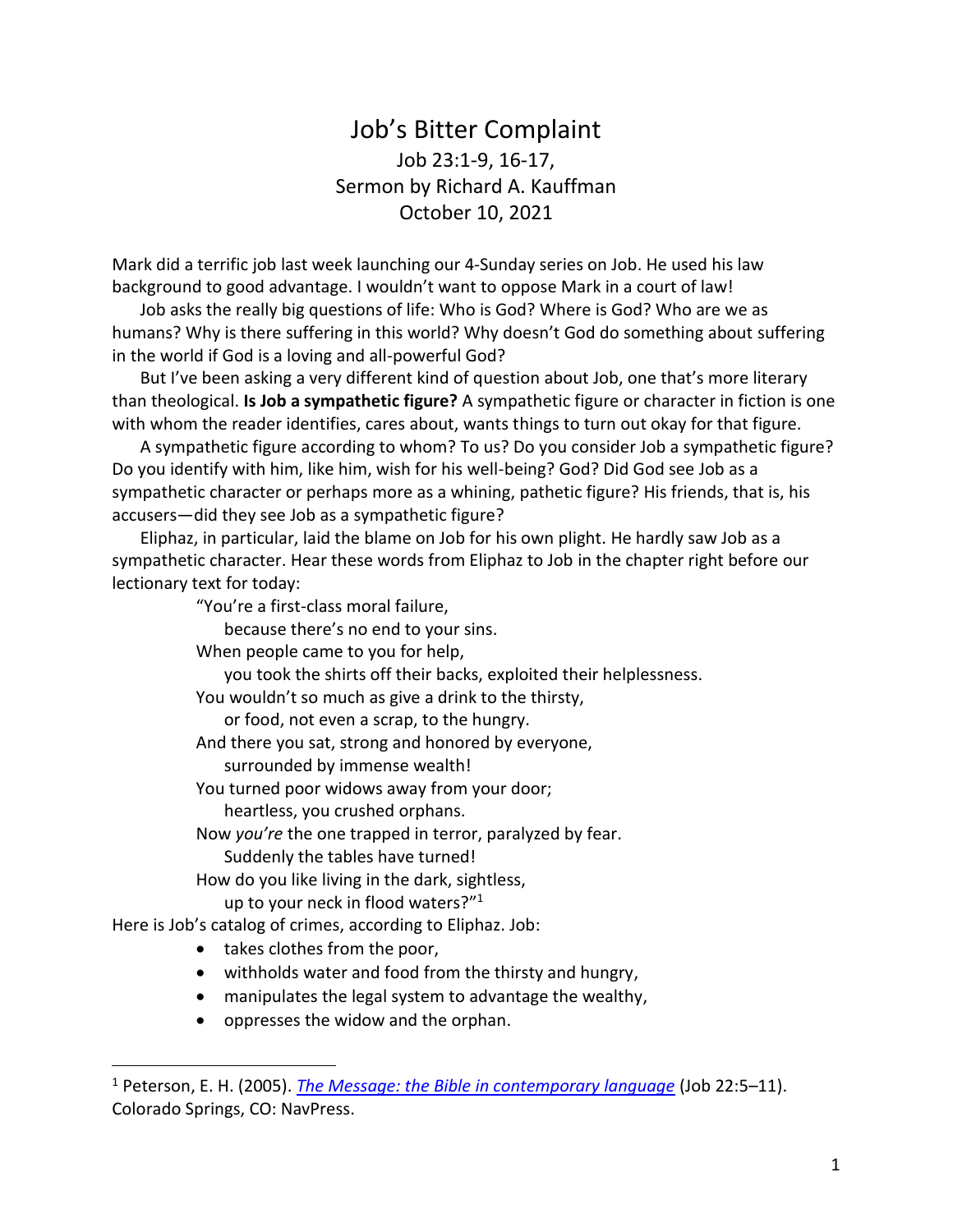Job might not have been as much of a sympathetic figure as we normally assume, if Eliphaz's accusations are true.

William P. Brown, a Job scholar, does some deconstruction of the Job story: Job was a very wealthy and elite member of society. He was a slave owner; there was no way he could be as wealthy as he was in his context, were it not for his slaves. When he spoke, others remained silent out of deference to his privileged status. Sure, he lost everything, but he got everything back again in due time—and then some.

When his wealth was restored at the end of the saga, nothing is said about his servants being replenished, but Brown points out that he could not have managed all that wealth without slaves/servants. Job must have learned something from his dereliction, however: at the end of the book, Job decides to include his daughters, as well as his sons, in his will. That would not have been characteristic of the patriarchal culture in which this story is set.<sup>2</sup>

It seems clear: Job, wealth-wise, was one of the one-percenters. If he were alive today, he'd probably launch his own, private exploration of outer space.

But let's give Job his due: though once wealthy, he slipped into a life of destitution, a life lived on the margins, where he must have experienced what life is like for so many people in the world. Let's give Job his voice and listen to his bitter complaint (or rant):

"I'm not letting up—I'm standing my ground. My complaint is legitimate. God has no right to treat me like this it isn't fair! If I knew where on earth to find him, I'd go straight to him. I'd lay my case before him face-to-face, give him all my arguments firsthand. I'd find out exactly what he's thinking, discover what's going on in his head. Do you think he'd dismiss me or bully me? No, he'd take me seriously. He'd see a straight-living man standing before him; my Judge would acquit me for good of all charges. 8<sup>-9</sup> "I travel East looking for him—I find no one; then West, but not a trace; I go North, but he's hidden his tracks; then South, but not even a glimpse.... $3$ God makes my heart sink! God Almighty gives me the shudders! I'm completely in the dark,

<sup>2</sup> William P. Brown, "Dismantling Job the Supremacist, *Word & World* (vol. 41, no. 3) Summer 2021

<sup>3</sup> Peterson, E. H. (2005). *[The Message: the Bible in contemporary language](https://ref.ly/logosres/message?ref=Bible.Job23.1&off=21&ctx=%E2%80%937%C2%A0+23%C2%A0Job+replied:%0a~+%E2%80%9CI%E2%80%99m+not+letting+up)* (Job 23:1–9). Colorado Springs, CO: NavPress.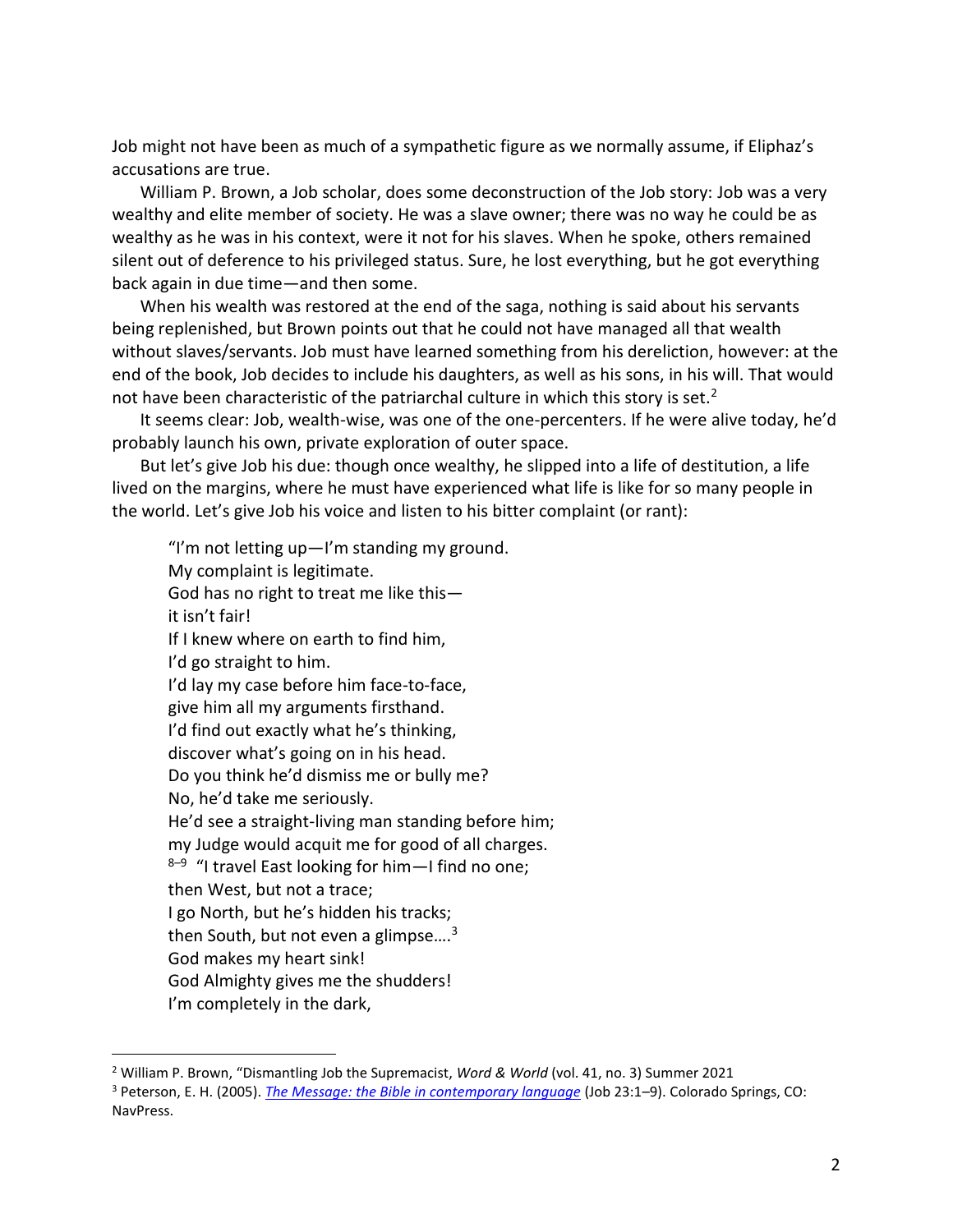I can't see my hand in front of my face."<sup>4</sup>

Job wants God to be his judge; he needs God to be his judge. Surely God, would declare Job innocent, a righteous man suffering unjustly—if only God would show up.

But this is not the way Job's friends understand his situation. They argue from his present predicament backwards, and conclude that there is something in his past that must be causing all his current pain and suffering. He should just humble himself and confess his sins. (Incidentally, there was a prohibition later in Jewish thought against attributing sickness to sin in the life of the ill.)

But God doesn't show up. Vs. 8-9:

- God is not there.
- Job cannot perceive him.
- Job cannot behold him.
- Job cannot see him.

 $\overline{a}$ 

God's absence in Job's experience is in such contrast to the Psalmist's sense of God's presence in Ps. 139:7-10:

"Where can I go from your spirit? Or where can I flee from your presence? If I ascend to heaven, you are there; if I make my bed in Sheol, you are there. If I take the wings of the morning and settle at the farthest limits of the sea, even there your hand shall lead me, and your right hand shall hold me fast. If I say, "Surely the darkness shall cover me, and the light around me become night," even the darkness is not dark to you; the night is as bright as the day, for darkness is as light to you."

But this is not Job's experience, not now, not soon, not until God appears to him in the whirlwind. God is absent; and Job is enveloped by darkness. Have you ever felt this way? Have you sometimes identified with Ps. 139, times when God's presence was palpable; and at other times like Job 23—God was nowhere to be found? I know I have experienced both!

Some of you no doubt have read Elie Wiesel's *Night*, the story about his father and he living in a concentration camp during the Holocaust. On one occasion some prisoners were accused of sabotaging an electrical plant. As a consequence, these prisoners were taken to the gallows and hung. One of the persons accused and hung was a young boy who was much loved in the camp. He died a very slow and agonizing death. The rest of the prisoners were forced to walk by the gallows to see the accused hanging there, probably as a warning to them. Behind Wiesel another prisoner cried out: "Where is God? Where is God

<sup>4</sup> Peterson, E. H. (2005). *[The Message: the Bible in contemporary language](https://ref.ly/logosres/message?ref=Bible.Job23.15&off=100&ctx=red+all+over+again.%0a~+God+makes+my+heart+)* (Job 23:15–17). Colorado Springs, CO: NavPress.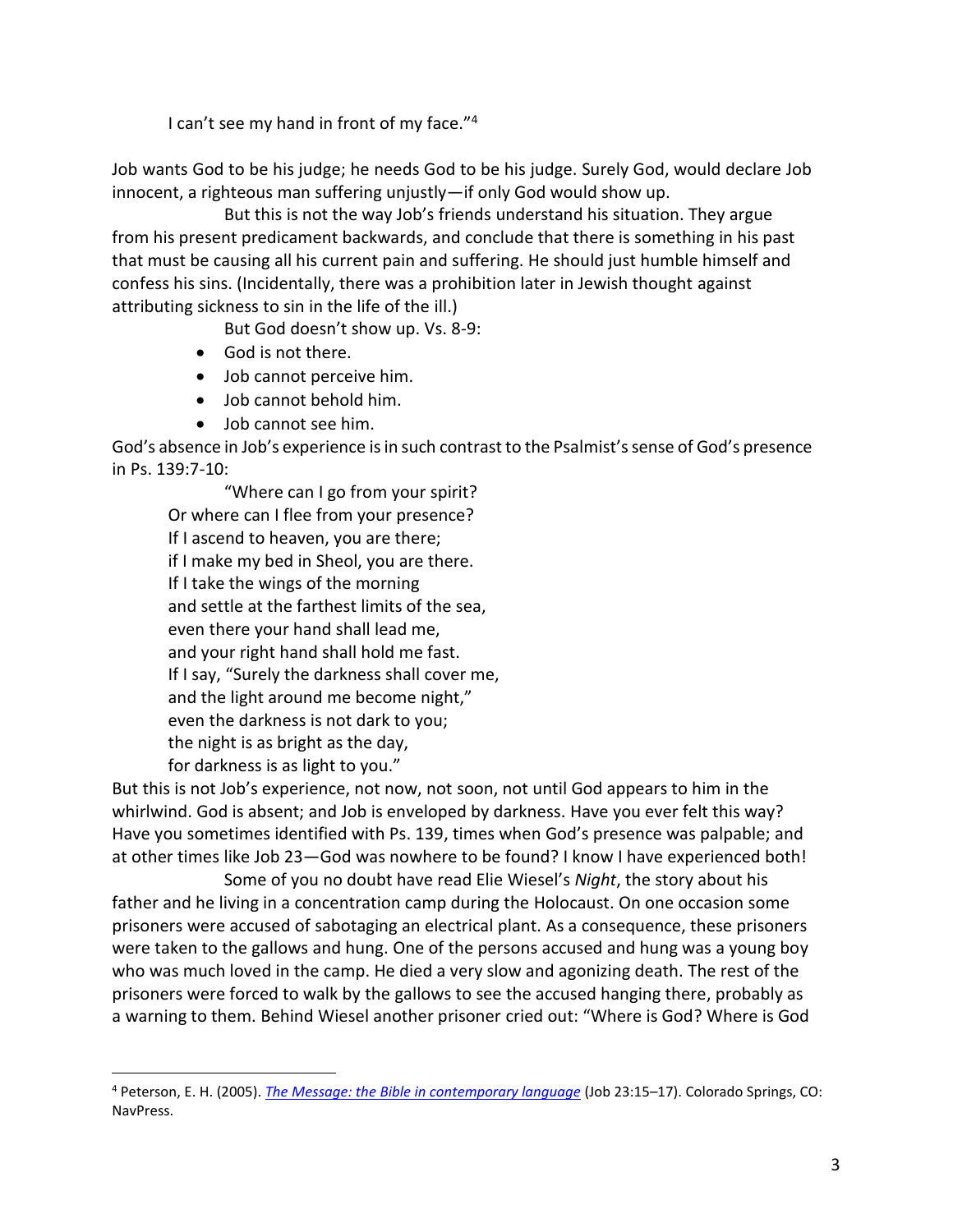now?" Elie Wiesel thought to himself, "Where is God? God is hanging here on these gallows."

What did Wiesel intend to say? That God actually died? That he was no longer a live option for him? I don't know what he meant. In the wake of the Holocaust, many Jews kept wondering, Where was God? Why did God let this tragedy happen? Some gave up their faith in God, while continuing to live as secular, non-observant Jews.

Let me tell you about Richard Liebowitz, a fellow graduate student with me. In a seminar on the psychology of religion we each had an opportunity to share our religious autobiography, briefly. When Richard spoke he talked about how his people came through the Holocaust. He so identified with his people, that it was as though he had lived through the Holocaust himself. But he was my age; we were both born right after the war. Richard came to the conclusion that to give up on the God of their forebears would be to give Hitler the final word post mortem. Hitler would win after all. So Richard and many of his fellow Jews go on believing in God and practicing their faith.

So what are we to make of Job?<sup>5</sup>

- He's guilty of hubris/pride. His friends are sure of that.
- He's obsessed with his own sense of righteousness. It reminds me of some Christians who are obsessed with their own personal salvation. They may claim to believe in justification by faith, but their preoccupation with salvation betrays the reality that they aren't really entrusting their salvation to God and getting on with life and obedience.
- Job was certainly guilty of paranoia.
- He was despondent, to the point of despair.
- Still, in spite of all that he went through, he maintained some sense of personal dignity. It is this sense of dignity that kept him asking for his day in court with God.
- Finally, Job didn't give up the faith. Despite his personal plight and pain, he kept on searching for God, wanting a personal meet-up with the Divine.

Take-aways for us?

- a. It is OK to take our complaints and our laments to God. It is better to have a contentious relationship with God than to have no relationship at all, or one of benign neglect.
- b. We should call for and work for justice, not for ourselves alone, as in Job's case, but for others. Just remember, in this world we will likely not create a fully just world, but we can do acts of justice.
- c. We can be faith-full for each other when ones among us are going through Job-like experiences. Jews came to believe that during the long periods when God was silent, it was the rabbis' responsibility to keep the Torah alive. We might say that it is the responsibility of the whole community of faith to keep

<sup>5</sup> John C. L. Gibson, *Job*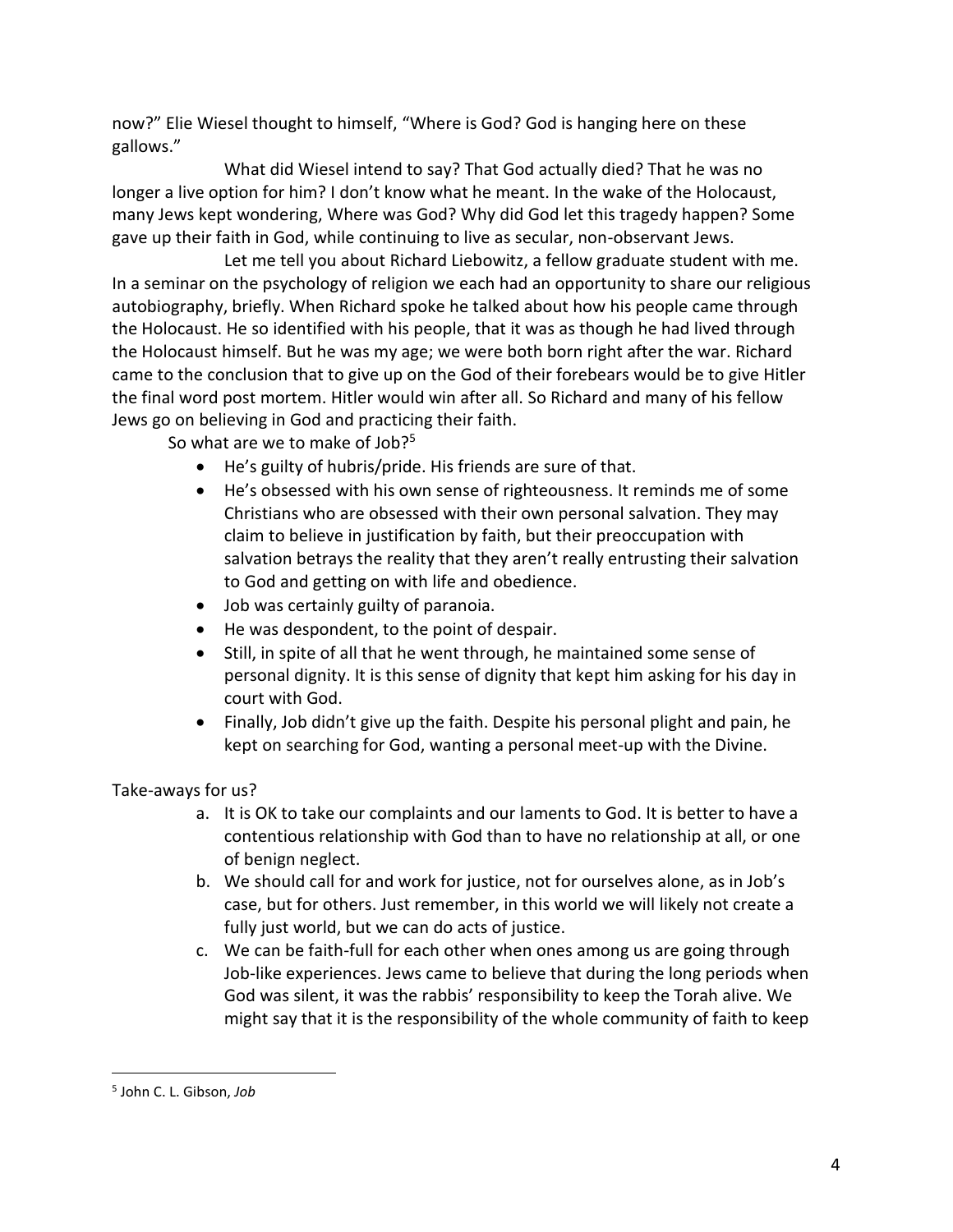alive the faith in our own secular age when many people don't think God is real or present.

- d. Recall Job's friends' silence, seeing his great pain and sitting in silence with him for 7 days and 7 nights (2:13). They exercised good pastoral care as long as they kept silent; they stepped out of that role when they tried to rationalize and explain his plight. They practiced a theology of presence!
- e. But as my friend Paul Keim, an Old Testament professor, said to me: there comes a time when silence isn't enough. Indeed, what then? We can ask the person who is suffering: What can we do for you? Probably the quotidian things of life: make casseroles; do laundry; make runs to the drugstore for prescriptions.

Whether Job is a sympathetic figure will depend on each one of us: how we perceive him, how we feel about him. In conclusion, I'd like to tell you two stories about real persons who are anti-Job figures, counter examples when it comes to responding to personal pain and suffering.

Years ago I read the memoir of a Catholic woman who got the debilitating disease multiple sclerosis. She decided that she wasn't going to spend time asking, Why me? Instead, she asked: Why **not** me? It's part of the human condition. Why should she think she's so special as to be exempt from it? Instead, she prayed that she much have the courage and grace to live with MS.

Some of you might know Gordon Dyck who, for a long time, was a pastoral counselor at Oaklawn. He was married to my wife's cousin, Judy Dyck. Late in life Gordon contracted ALS, the so-called Lou Gerig disease. Over time, persons with ALS lose complete control over their bodies and body functions and become completely dependent on others.

The chaplain at the care facility Gordon spent his final months happened to be a Mennonite, although this wasn't a Mennonite facility. She asked Gordon, What is your mission at this stage of life? Mission? Gordon asked himself. He'd become completely helpless. But being a reflective person, Gordon came up with a 3-point mission statement: he was going to graciously accept the care of his caregivers; he would be kind to people around him; and he would more freely share his core convictions with family and friends he really cared about. These core convictions had to do with a commitment to the way of Jesus, a way of peace and living in community.

These two people—the Catholic woman and Gordon Dyck—in my opinion are sympathetic figures. Models, really, of how to live in adversity and suffering.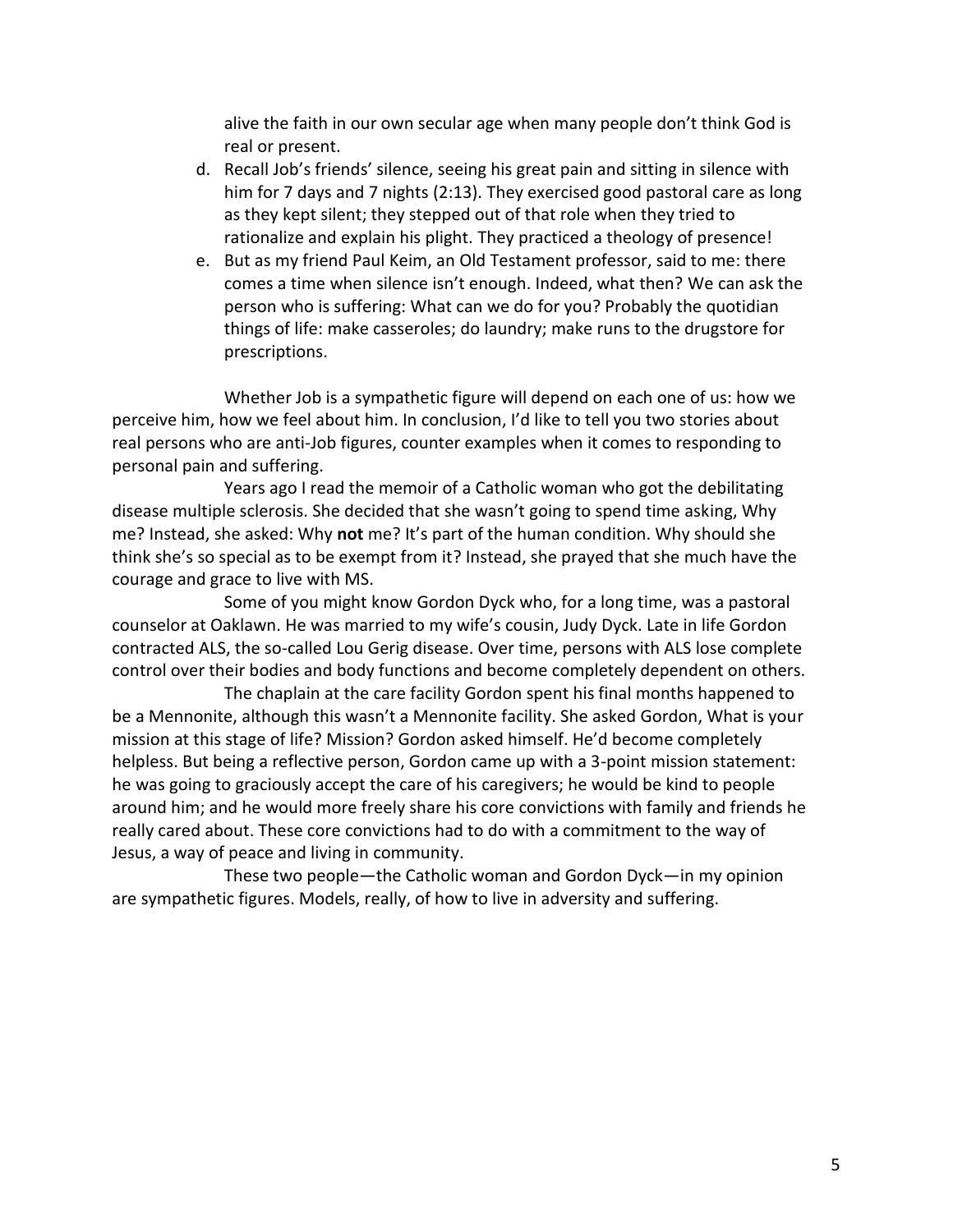## CUTS:

- 1. Job may be a sympathetic figure after all. The catharsis of tragedy: we can have a vicarious experience by seeing a tragic play or movie. We concentrate our own fears and project them onto a sympathetic figure in the play or movie. It can lead to a catharsis. When we walk out of the theater and go back to the reality of our own lives, we can put our own pain and suffering in perspective.<sup>6</sup> It's part of the human condition.
- 2. The Jews came to believe that during long periods when God was silent it was the job of the rabbis to keep alive the Torah and help the community to not give up the faith.
	- a. But we're part of a community of faith that can uphold us at times when God seems distant and we're walking through the valley of the shadow of death.
- 1. The problem of theodicy vs. Providence: or why God allows this to happen vs. where is God in the midst of our suffering and pain.
	- a. Theodicy: the problem tackled by armchair philosophers who may or may not care for suffering people. If God is both all-powerful and loving, then human suffering shouldn't exist. But this it does, God must either be not all-powerful after all, or he must not be loving. Suffering just offends their sensitivities and sensibilities.
	- b. Christian faith doesn't have a theodicy: it has a cross and an eschatology: God bears our suffering on the cross; and the tears and travails of this life will be overcome when the kingdoms of this world become the kingdom of God and of his Christ.
	- c. In my pastoral care experience, people of faith are less likely to ask the theodicy question than the Providence question: not why did God allow this to happen to me? But where is God in the midst of my pain?
	- d. But I don't want to overstate this point: the question of why there is suffering in the world—why we suffer—is a live and legitimate question to ask. It's at the heart of the book of Job after all. It is very legitimate to ask God, why? If we were to read on beyond the lectionary text for this morning, we would see that Job keeps asking, Why? Why me?

<sup>6</sup> Robert Eliot Friedman, *The Disappearance of God: A Divine Mystery*